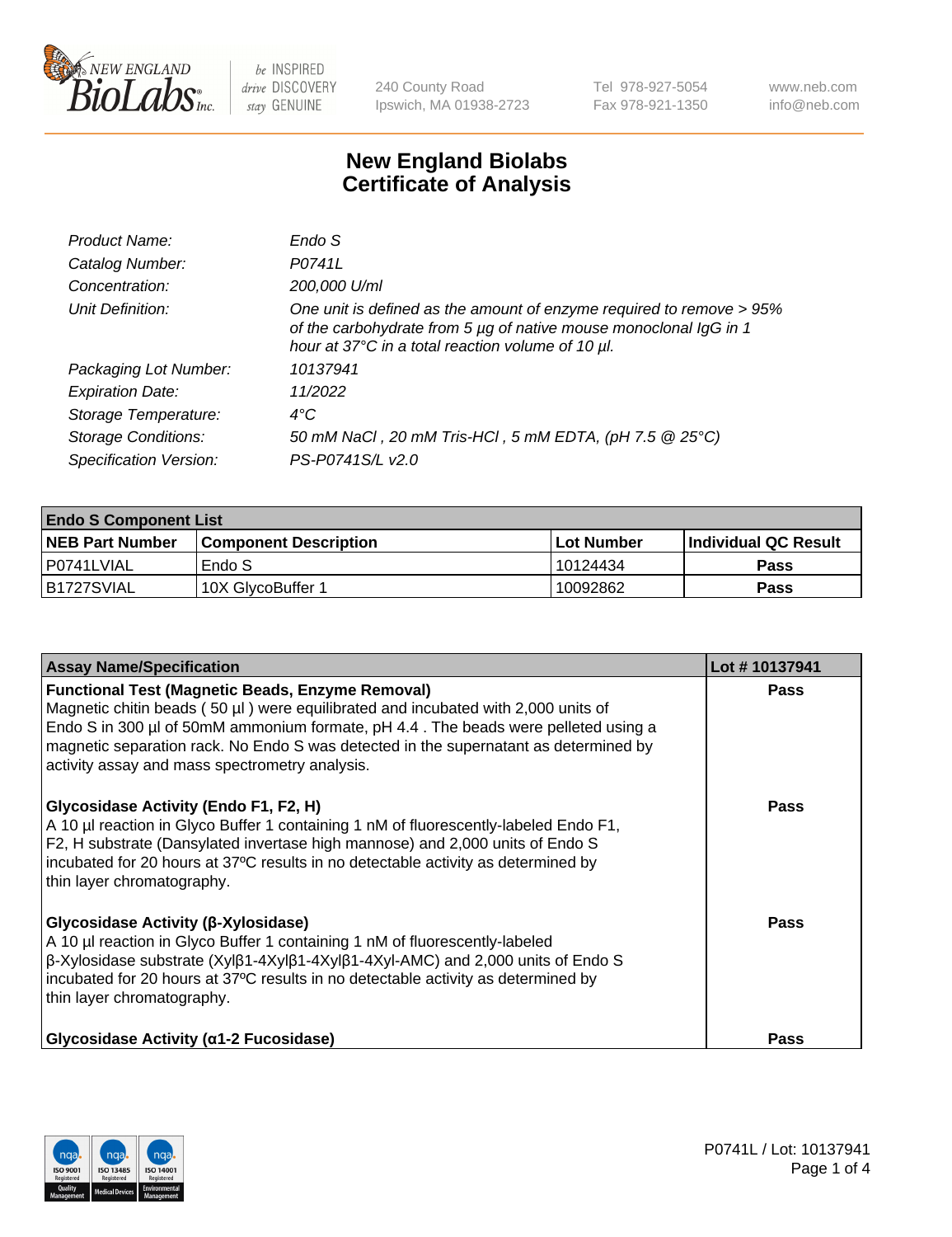

240 County Road Ipswich, MA 01938-2723 Tel 978-927-5054 Fax 978-921-1350 www.neb.com info@neb.com

| <b>Assay Name/Specification</b>                                                                                                                                                                                                                                                                                                                             | Lot #10137941 |
|-------------------------------------------------------------------------------------------------------------------------------------------------------------------------------------------------------------------------------------------------------------------------------------------------------------------------------------------------------------|---------------|
| A 10 µl reaction in Glyco Buffer 1 containing 1 nM of fluorescently-labeled<br>$\alpha$ -Fucosidase substrate (Fuc $\alpha$ 1-2Gal $\beta$ 1-4Glc-AMC) and 2,000 units of Endo S incubated<br>for 20 hours at 37°C results in no detectable activity as determined by thin layer<br>chromatography.                                                         |               |
| Glycosidase Activity (α1-3 Fucosidase)<br>A 10 µl reaction in Glyco Buffer 1 containing 1 nM of fluorescently-labeled<br>α-Fucosidase substrate (Fucα1-3Galβ1-4GlcNAcβ1-3Galβ1-4Glc-AMC) and 2,000 units of<br>Endo S incubated for 20 hours at 37°C results in no detectable activity as<br>determined by thin layer chromatography.                       | <b>Pass</b>   |
| Glycosidase Activity (α1-3 Mannosidase)<br>A 10 µl reaction in Glyco Buffer 1 containing 1 nM of fluorescently-labeled<br>α-Mannosidase substrate (Manα1-3Manβ1-4GlcNAc-AMC) and 2,000 units of Endo S<br>incubated for 20 hours at 37°C results in no detectable activity as determined by<br>thin layer chromatography.                                   | <b>Pass</b>   |
| Glycosidase Activity (a1-6 Galactosidase)<br>A 10 µl reaction in Glyco Buffer 1 containing 1 nM of fluorescently-labeled<br>α-Galactosidase substrate (Galα1-6Galα1-6Glcα1-2Fru-AMC) and 2,000 units of Endo S<br>incubated for 20 hours at 37°C results in no detectable activity as determined by<br>thin layer chromatography.                           | Pass          |
| Glycosidase Activity (α1-3 Galactosidase)<br>A 10 µl reaction in Glyco Buffer 1 containing 1 nM of fluorescently-labeled<br>α-Galactosidase substrate (Galα1-3Galβ1-4GlcNAc-AMC) and 2,000 units of Endo S<br>incubated for 20 hours at 37°C results in no detectable activity as determined by<br>thin layer chromatography.                               | <b>Pass</b>   |
| Glycosidase Activity (α-N-Acetylgalactosaminidase)<br>A 10 µl reaction in Glyco Buffer 1 containing 1 nM of fluorescently-labeled<br>α-N-Acetylgalactosaminidase substrate (GalNAcα1-3(Fucα1-2)Galβ1-4Glc-AMC) and 2,000<br>units of Endo S incubated for 20 hours at 37°C results in no detectable activity as<br>determined by thin layer chromatography. | <b>Pass</b>   |
| Glycosidase Activity (α1-6 Mannosidase)<br>A 10 µl reaction in Glyco Buffer 1 containing 1 nM of fluorescently-labeled<br>α-Mannosidase substrate (Μanα1-6Μanα1-6(Μanα1-3)Man-AMC) and 2,000 units of Endo S<br>incubated for 20 hours at 37°C results in no detectable activity as determined by<br>thin layer chromatography.                             | <b>Pass</b>   |
| Glycosidase Activity (α-Glucosidase)<br>A 10 µl reaction in Glyco Buffer 1 containing 1 nM of fluorescently-labeled                                                                                                                                                                                                                                         | <b>Pass</b>   |

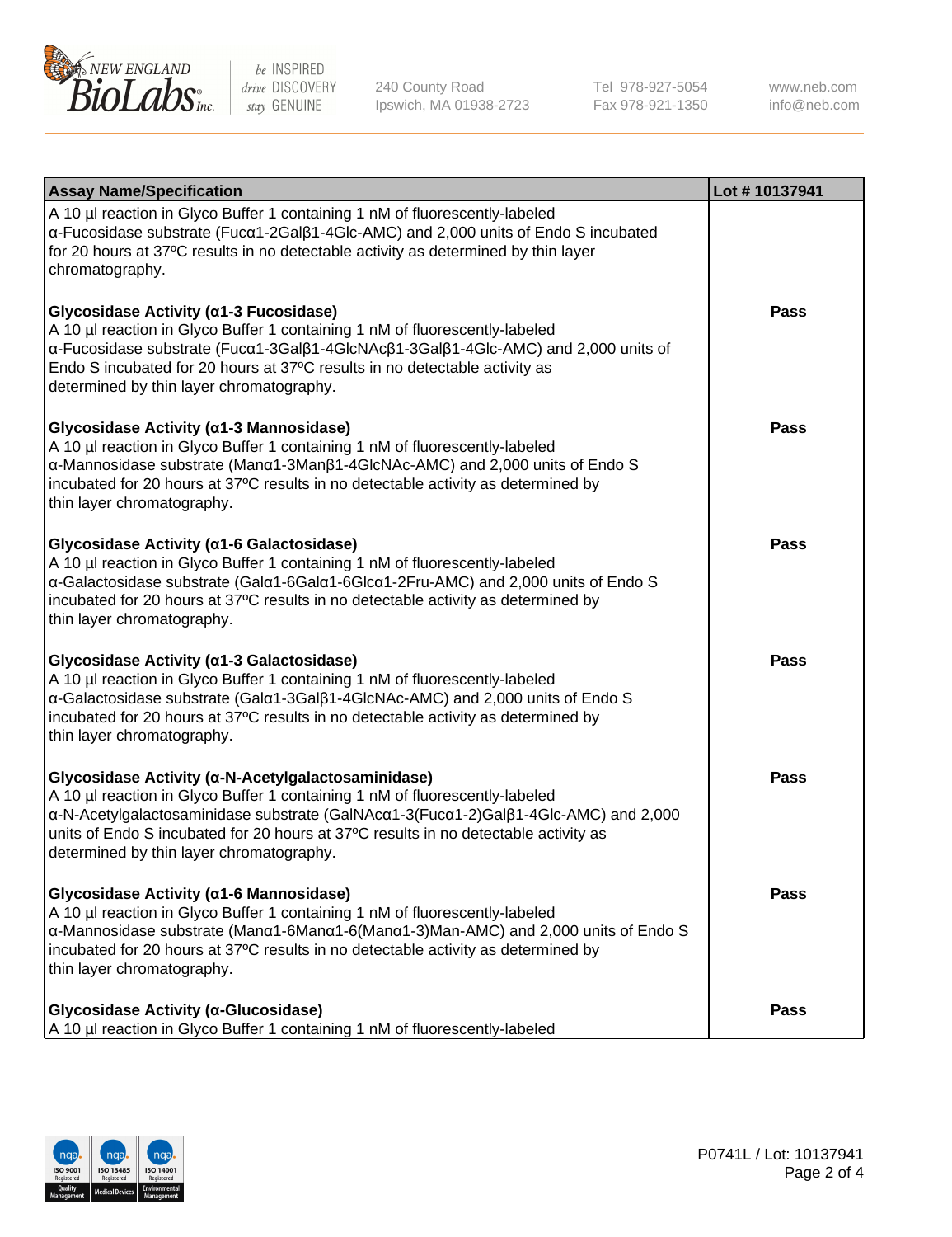

240 County Road Ipswich, MA 01938-2723 Tel 978-927-5054 Fax 978-921-1350

www.neb.com info@neb.com

| <b>Assay Name/Specification</b>                                                                                                                                                                                                                                                                                                                                      | Lot #10137941 |
|----------------------------------------------------------------------------------------------------------------------------------------------------------------------------------------------------------------------------------------------------------------------------------------------------------------------------------------------------------------------|---------------|
| α-Glucosidase substrate (Glcα1-6Glcα1-4Glc-AMC) and 2,000 units of Endo S incubated<br>for 20 hours at 37°C results in no detectable activity as determined by thin layer<br>chromatography.                                                                                                                                                                         |               |
| Glycosidase Activity (β-N-Acetylgalactosaminidase)<br>A 10 µl reaction in Glyco Buffer 1 containing 1 nM of fluorescently-labeled<br>β-N-Acetylgalactosaminidase substrate (GalNAcβ1-4Galβ1-4Glc-AMC) and 2,000 units of<br>Endo S incubated for 20 hours at 37°C results in no detectable activity as<br>determined by thin layer chromatography.                   | <b>Pass</b>   |
| Glycosidase Activity (β-Mannosidase)<br>A 10 µl reaction in Glyco Buffer 1 containing 1 nM of fluorescently-labeled<br>$\beta$ -Mannosidase substrate (Man $\beta$ 1-4Man $\beta$ 1-4Man-AMC) and 2,000 units of Endo S incubated<br>for 20 hours at 37°C results in no detectable activity as determined by thin layer<br>chromatography.                           | <b>Pass</b>   |
| Glycosidase Activity (α-Neuraminidase)<br>A 10 µl reaction in Glyco Buffer 1 containing 1 nM of fluorescently-labeled<br>α-Neuraminidase substrate (Neu5Acα2-3Galβ1-3GlcNAcβ1-3Galβ1-4Glc-AMC) and 2,000<br>units of Endo S incubated for 20 hours at 37°C results in no detectable activity as<br>determined by thin layer chromatography.                          | <b>Pass</b>   |
| Glycosidase Activity (β1-3 Galactosidase)<br>A 10 µl reaction in Glyco Buffer 1 containing 1 nM of fluorescently-labeled<br>$\beta$ -Galactosidase substrate (Gal $\beta$ 1-3GlcNAc $\beta$ 1-4Gal $\beta$ 1-4Glc-AMC) and 2,000 units of Endo<br>S incubated for 20 hours at 37°C results in no detectable activity as determined by<br>thin layer chromatography.  | <b>Pass</b>   |
| Glycosidase Activity (β1-4 Galactosidase)<br>A 10 µl reaction in Glyco Buffer 1 containing 1 nM of fluorescently-labeled<br>$\beta$ -Galactosidase substrate (Gal $\beta$ 1-4GlcNAc $\beta$ 1-3Gal $\beta$ 1-4Glc -AMC) and 2,000 units of Endo<br>S incubated for 20 hours at 37°C results in no detectable activity as determined by<br>thin layer chromatography. | <b>Pass</b>   |
| <b>Protease Activity (SDS-PAGE)</b><br>A 20 µl reaction in 1X Glyco Buffer 1 containing 24 µg of a standard mixture of<br>proteins and a minimum of 2,000 units of Endo S incubated for 20 hours at 37°C,<br>results in no detectable degradation of the protein mixture as determined by<br>SDS-PAGE with Coomassie Blue detection.                                 | <b>Pass</b>   |
| <b>Protein Purity Assay (SDS-PAGE)</b><br>Endo S is ≥ 95% pure as determined by SDS-PAGE analysis using Coomassie Blue<br>detection.                                                                                                                                                                                                                                 | <b>Pass</b>   |